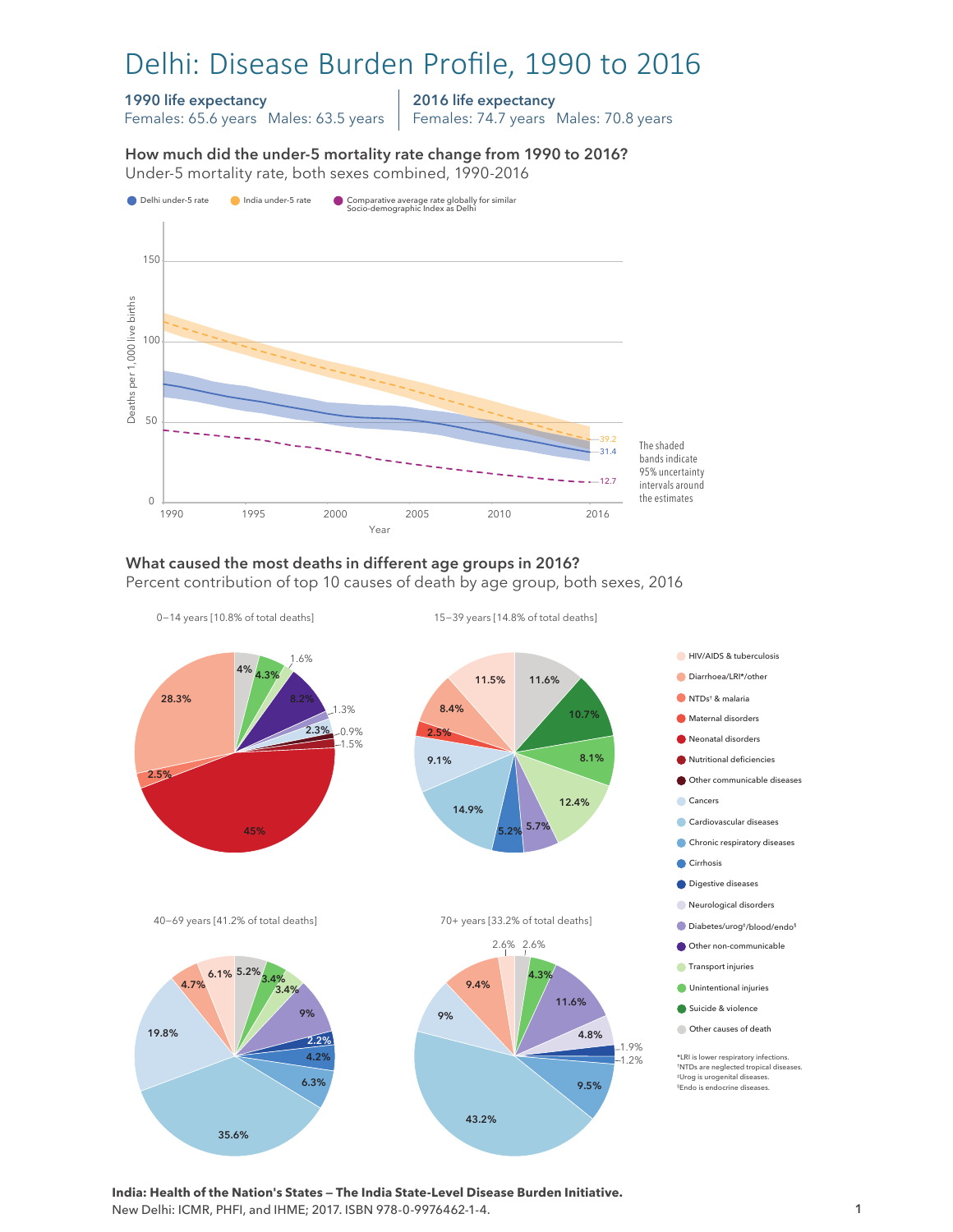## Proportion of total disease burden from:

## Premature death: 59.2% | Disability or morbidity: 40.8%

### What caused the most years of life lost, by sex, in 2016?

Top 15 causes of YLLs, ranked by percent for both sexes combined, 2016



## What caused the most years lived with disability, by sex, in 2016?

Top 15 causes of YLDs, ranked by percent for both sexes combined, 2016



\*COPD is chronic obstructive pulmonary disease.

\*Sense organ diseases includes mainly hearing and vision loss.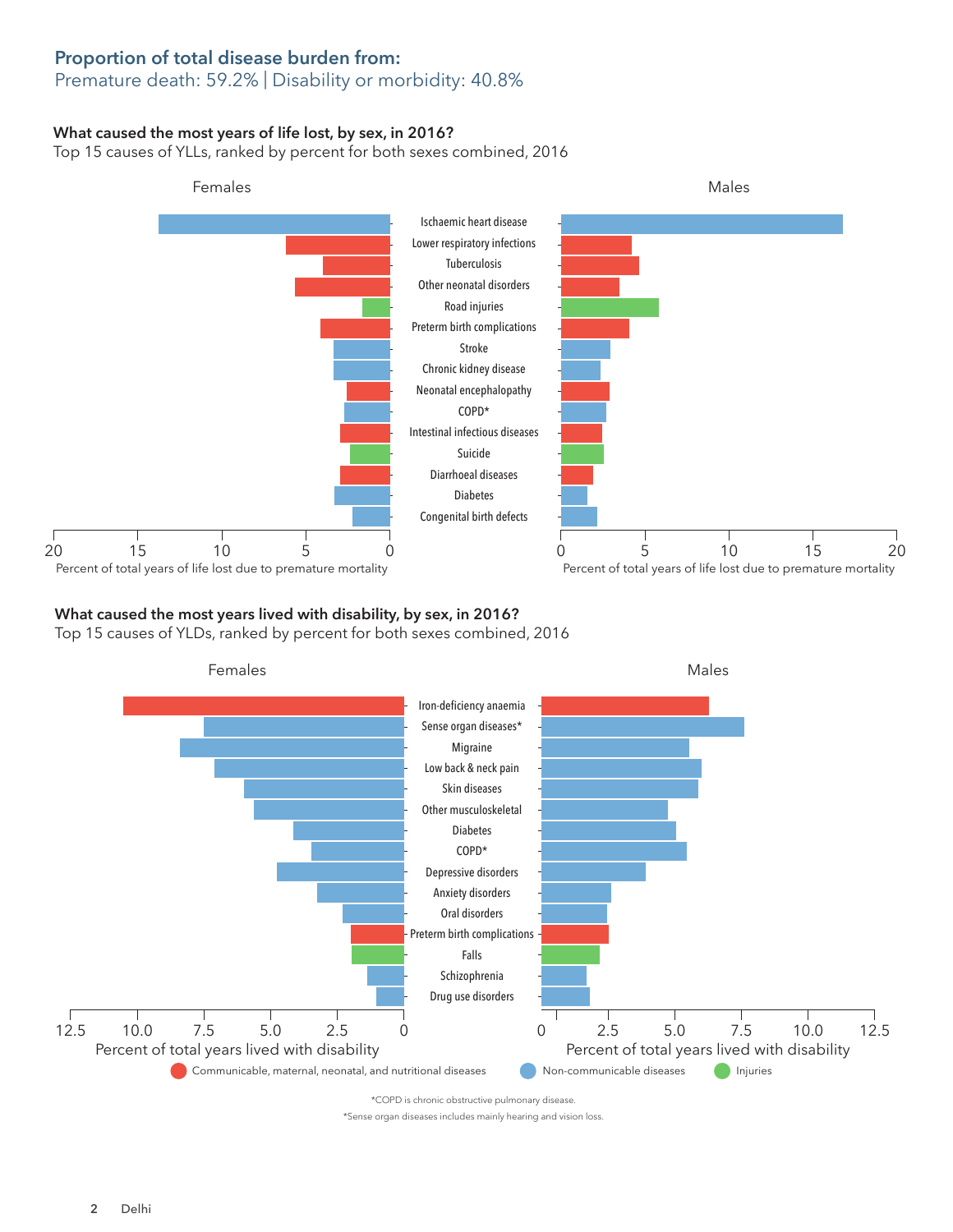## Proportion of total disease burden from: CMNNDs: 27.8% | NCDs: 61.2% | Injuries: 11.0%

How have the leading causes of death and disability combined changed from 1990 to 2016? How have the leading causes of death and disability combined changed from 1990 to 2016? Change in top 15 causes of DALYs, both sexes, ranked by number of DALYs, 1990–2016 Change top 15 causes of DALYs, both sexes, ranked by number of DALYs, 1990–2016



What caused the most death and disability combined across age groups in 2016? What caused the most death and disability combined across age groups in 2016?



Percent of DALYs by age group, both sexes, 2016 Percent of DALYs by age group, both sexes, 2016

The number in the bracket on top of each vertical bar is the ratio of percent DALYs to population for that age group. The number in parentheses after each age group on the x-axis is the percent of population in that age group.